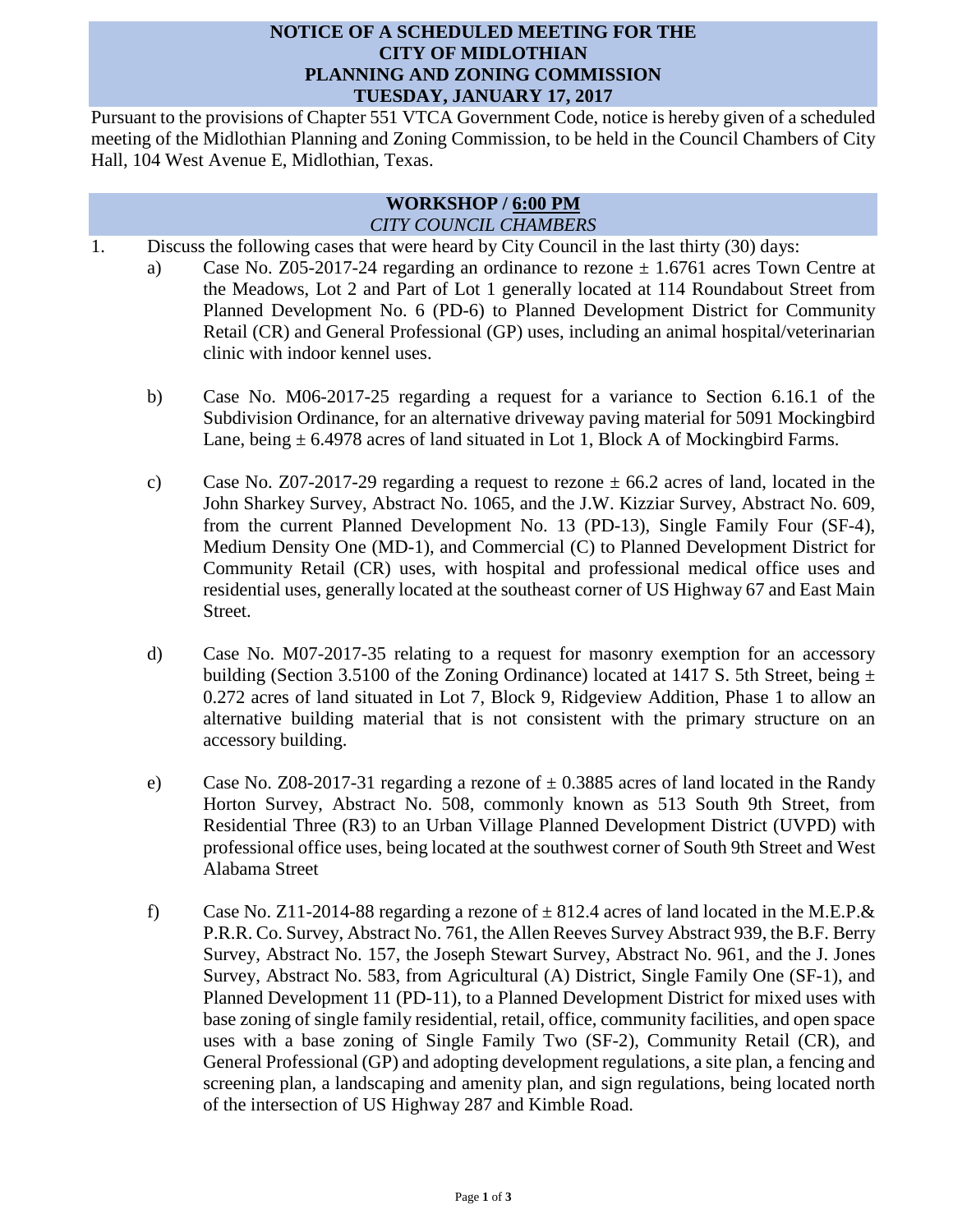- g) Review direction received on an amendment to Ordinance 2012-05, the City's Mailbox Regulations, of community mailboxes within new phases of existing developments and new developments
- 2) Discuss proposed amendments to the Zoning Ordinance:
	- a) Clarifying garage door requirements
	- b) Accessory Buildings permitting, exterior material, size, height, etc.
	- c) Home Occupations
- 3.) Roof pitch special exception in an upcoming Zoning Board of Adjustment case

## **PLANNING AND ZONING COMMISSION MEETING / 7:00 PM** *CITY COUNCIL CHAMBERS AGENDA ITEMS*

Call to Order and Determination of Quorum, Invocation and Pledge of Allegiance.

- **2017-001 Consider the minutes for the Planning and Zoning Commission meeting dated:** 
	- December 20, 2016
- **2017-002 Conduct a public hearing and consider an ordinance amending the use and development regulations of Planned Development No. 34 (PD-34)** by reducing the front building lines from 35 feet to 20 feet on Lot 4, Block 2, Lots 3 and 4, Block 3, Lots 3 and 4, Block 4, and Lot 3, Block 5, Estates of SomerCrest, Phase One, generally located on the east end of Lyons Court, Lichmoore Court, and Hanna Court (Case No. Z10-2017-40).
- **2017-003 Conduct a public hearing and consider an ordinance to rezone a 0.804± acre part of Lot 22, Country East Estates** (commonly known as 541 Daisy Road) from an Agricultural (A) District to Single Family-Two (SF-2) District (Case No. Z09-2017-36).
- **2017-004 Consider and act upon a request for a special exception to Section 6.14.6 of the Subdivision Regulations** to allow an individual on-site sewage facility on property less than one and one-half  $(1.5)$  acres for a  $0.804\pm$  acre part of Lot 22, Country East Estates (commonly known as 541 Daisy Road) (Case No. M08-2017-37).
- **2017-005 Conduct a public hearing and consider an ordinance amending the use and development regulations of Planned Development No. 4 (PD-4)** to allow the construction of fences using alternative fencing materials on lots adjacent to Lot 1, Block 4X, Skyview Addition, generally located along the west side of Walter Stephenson Road near Sierra Vista Court. (Case No. Z11-2017-36).